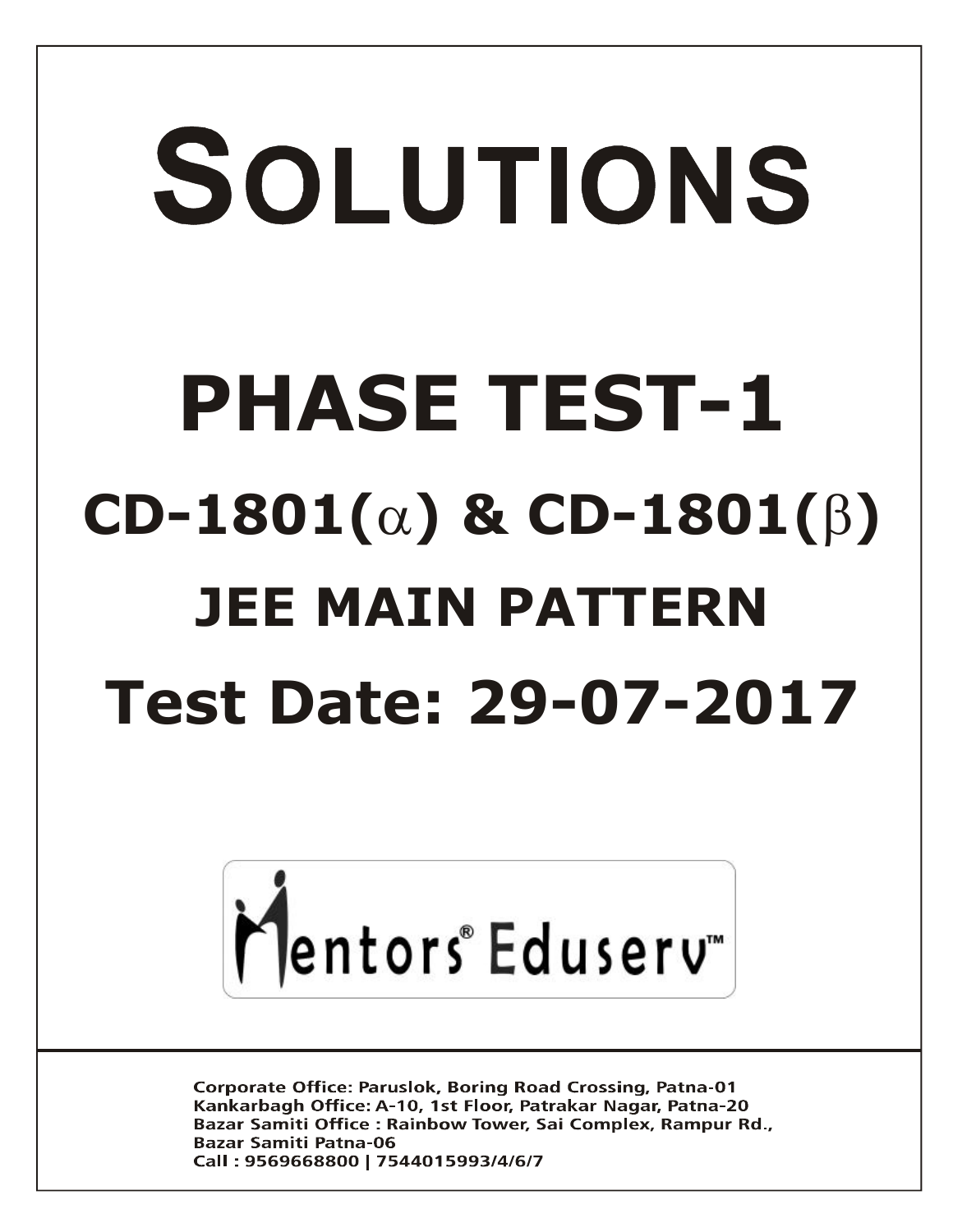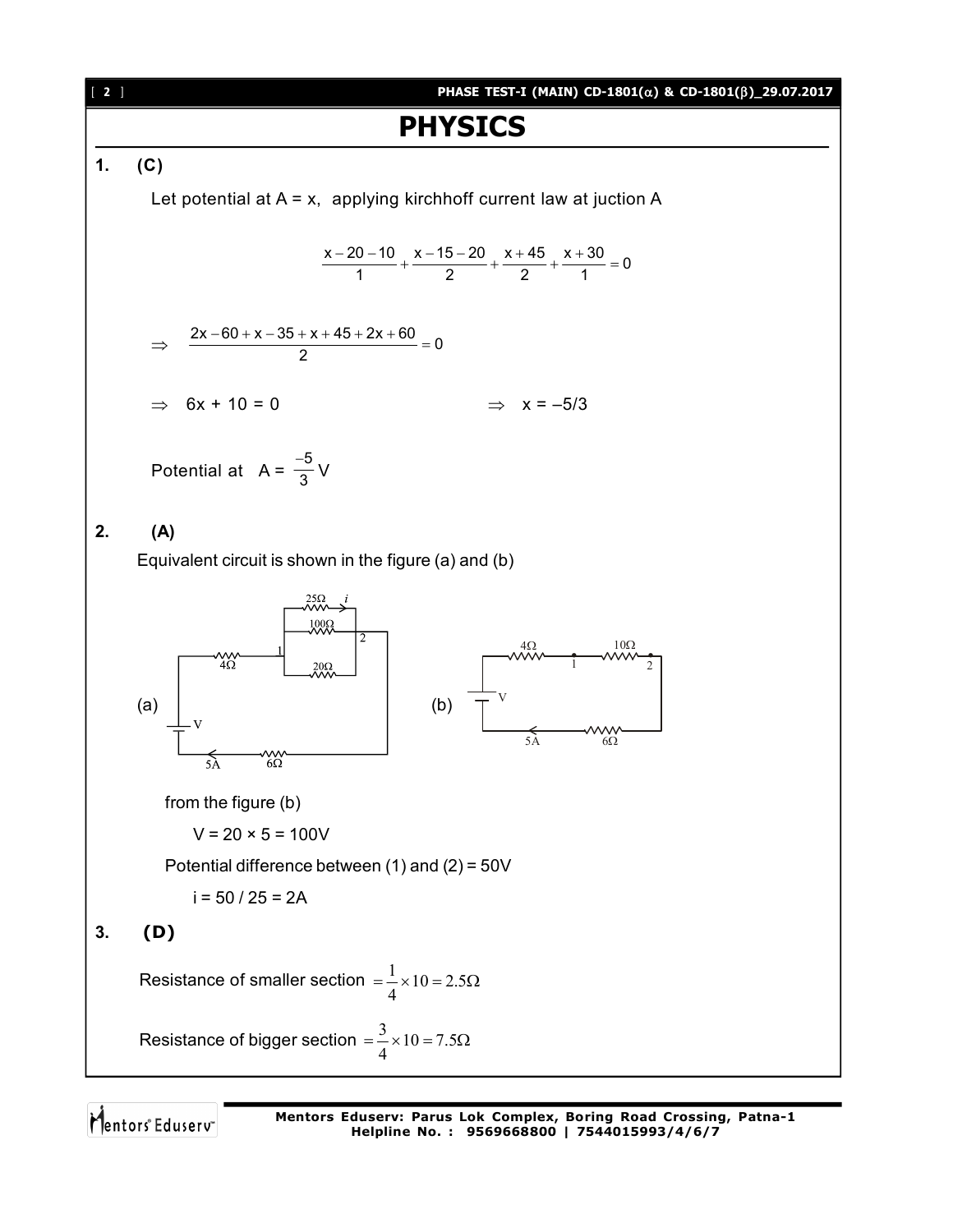### **PHASE TEST-I (MAIN) CD-1801() & CD-1801()\_29.07.2017** [ **3** ]

The two resistances are in parallel. Resultant resistance

$$
= \frac{7.5 \times 2.5}{7.5 + 2.5} = \frac{7.5 \times 2.5}{10} = 1.875 \Omega
$$
  
\n
$$
i = \frac{3}{1 + 1.875} = \frac{3}{2.875} = \frac{24}{23} A
$$
  
\nCurrent in smaller section  $= \frac{\frac{24}{23} \times 1.875}{2.5} = \frac{18}{23} A$   
\nCurrent in bigger section  $= \frac{\frac{24}{23} \times 1.875}{7.5} = \frac{6}{23} A$ .

**4. (D)**

As the charge distribution remains same on opening the switch, no charge will flow in the circuit. So heat dissipated is zero.

**5. (C)**

Equivalent circuit diagram of the circuit is

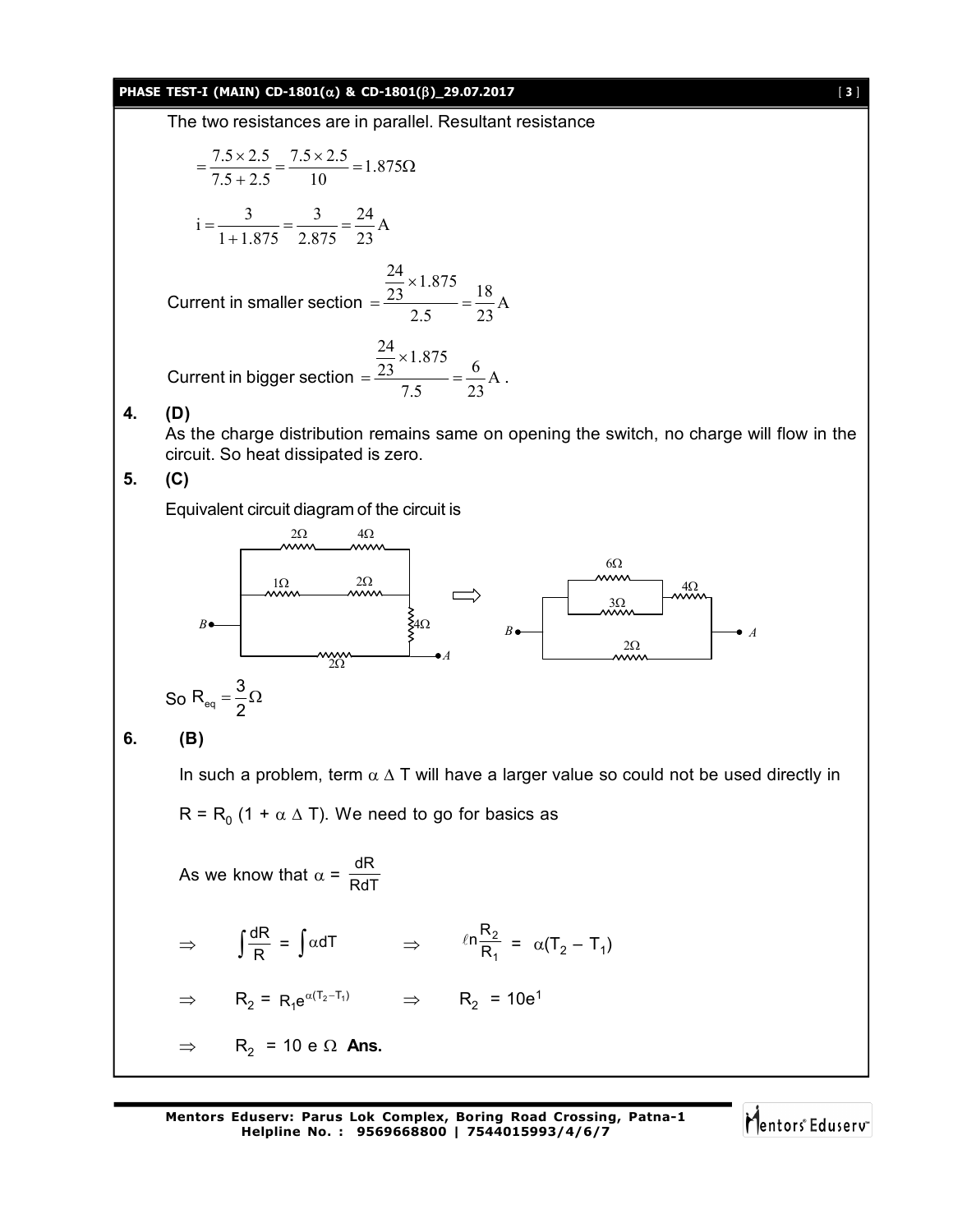[ **4** ] **PHASE TEST-I (MAIN) CD-1801() & CD-1801()\_29.07.2017 7. (B)** e  $I = \frac{V}{R} = \frac{2}{15}$  $=\frac{V}{R_e}=\frac{2}{15}A$  (*I* is current in each branch) C B  $V_{C} - V_{B} = \frac{4}{2}V$ 3  $-V_{\rm B} = -$ **8. (D)** By KVL in loop 1  $2 - 4i - 8i - 2 = 0$  $4\Omega \xi$   $\left\{1 \right.$   $\xi^{4\Omega}$   $\xi^{4\Omega}$ 2V  $2V$   $E$   $2V$ *i i* 2*i* 1  $\Rightarrow$  *i* = 0 **9. (A)**  $I = \frac{n}{n}$ nr r  $V = \frac{\pi}{2} = \frac{\epsilon}{2}$ ,  $V = \epsilon - Ir = 0$ **10. (C)** For series connection *x* = *nR*. For parallel connection *y* = R  $\frac{1}{n}$ . Therefore *xy* = *nR* × R  $\frac{1}{n}$  =  $R^2$ . **11. (C) 12. (C)**  $\frac{3}{2}$  = 5 \s 10<sup>5</sup>  $E = \frac{V}{d} = \frac{5 \times 10^3}{10 \times 10^{-3}} = 5 \times 10^5$  V/m  $d = 10 \times 10^{-7}$  $=\frac{V}{I}=\frac{5\times10^{3}}{10\times10^{-3}}=5\times1$  $\times$ **13. (A)** When one plate is fixed, the other is attracted towards the first with a force 2  $\boldsymbol{0}$  $F = \frac{q^2}{24}$  = constant 2A  $=\frac{9}{24}$  = 0  $\epsilon$ Hence, an external force of same magnitude will have to be applied in opposite direction to increase the separation between the plates.  $\therefore$  W = F(2d-d) 0  $W = F(2d-d) = \frac{q^2d}{2d}$ 2A  $\overline{\mathbf{c}}$  $= F(2d-d) = \epsilon$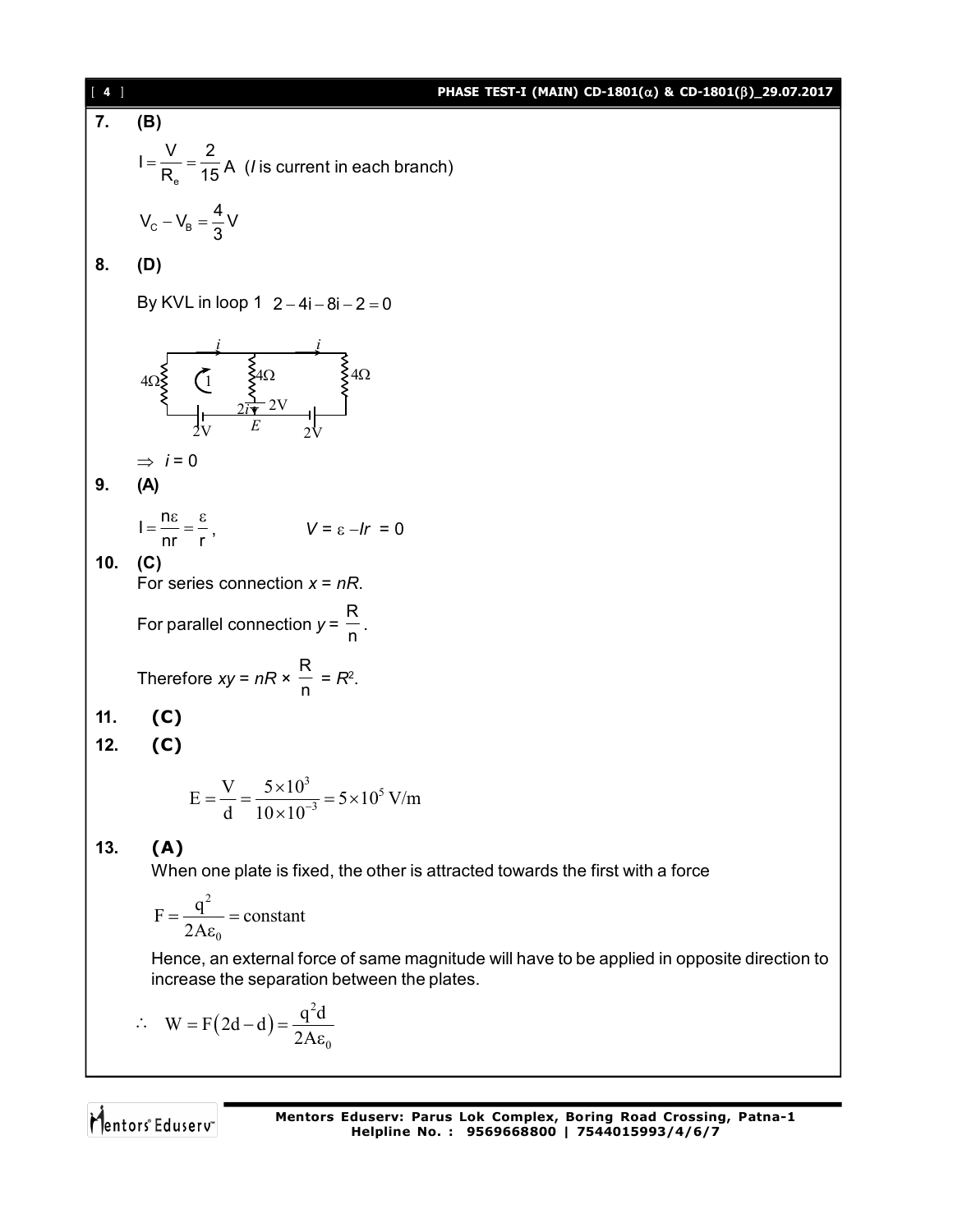### **PHASE TEST-I (MAIN) CD-1801(** $\alpha$ **) & CD-1801(** $\beta$ **)\_29.07.2017** [5]

14. **(B)**  
\n
$$
\frac{q_1}{C_1} = \frac{q_2}{C_2} \; ; \; q_1 + q_2 = 2Q_0
$$
\n
$$
C_1 = \frac{\varepsilon_0 A}{d_0 + vt} \; ; \; C_2 = \frac{\varepsilon_0 A}{d_0 - vt}
$$
\n
$$
\frac{q_1}{q_2} = \frac{d_0 - vt}{d_0 + vt}
$$
\n
$$
q_2 \left( \frac{d_0 - vt}{d_0 + vt} \right) + q_2 = 2Q_0
$$
\n
$$
q_2 \left[ \frac{2d_0}{d_0 + vt} \right] = 2Q_0
$$
\n
$$
q_2 = \frac{2Q_0}{2d_0} (d_0 + vt)
$$
\n
$$
I = \frac{dq_2}{dt} = \frac{Q_0 v}{d_0} = 20 \text{ amp}
$$

**15. (A)**

Let us draw two figures and find the charge on both the capacitors before closing the switch and after closing the switch.



# **16. (D)**

Let us call the isolated plate as P. A capacitor is formed by a pair of parallel plates facing each other. Hence we have three capacitor formed by the pairs (1, 2), (3, 4) and (5, 6). The surface 2 and 3 are at same potential as that of A. The arrangement can be redrawn as a network of three capacitors.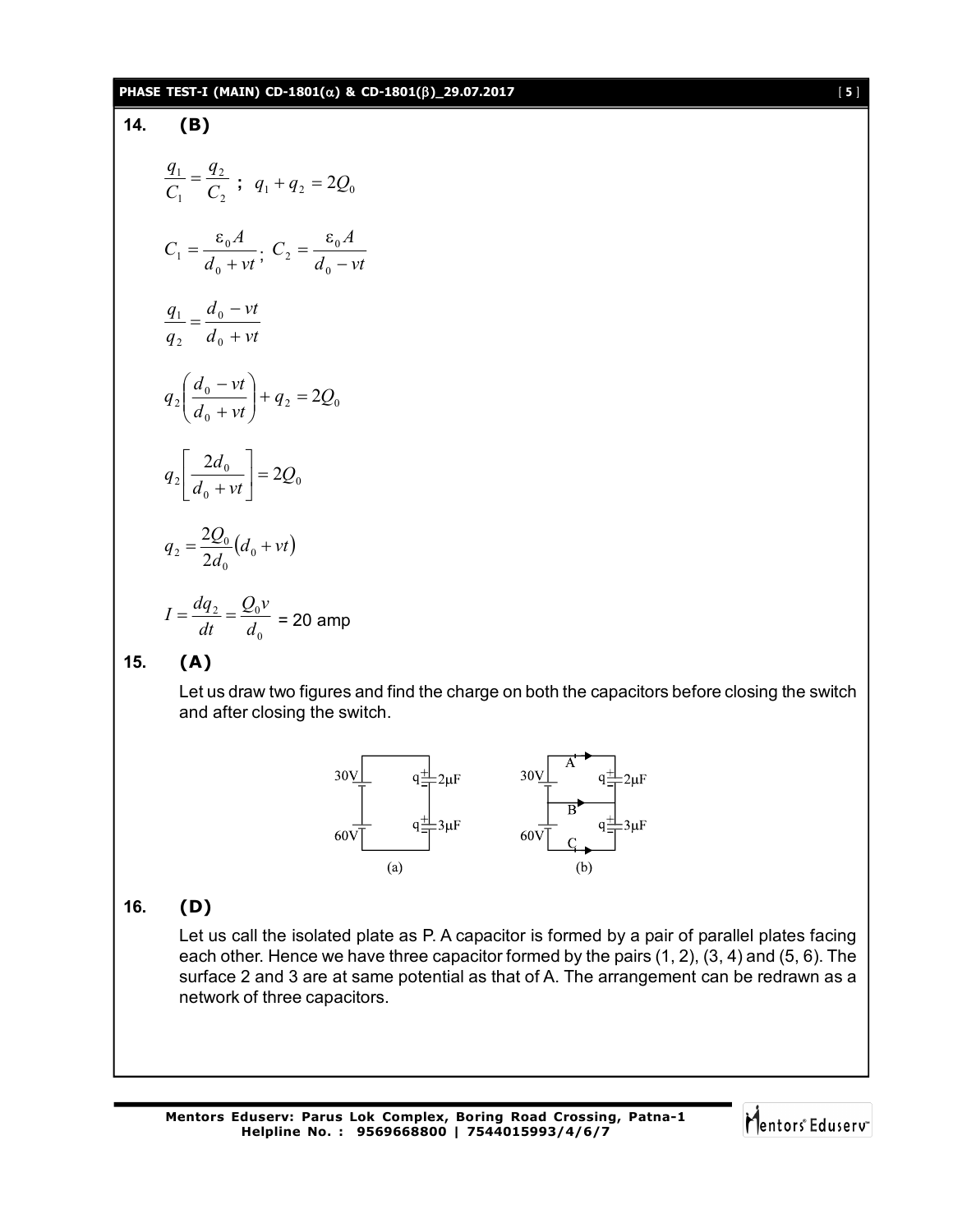| $[ 6 ]$ |                                                                                    |                                                                              |         |  |              |                                                                  | PHASE TEST-I (MAIN) CD-1801( $\alpha$ ) & CD-1801( $\beta$ )_29.07.2017 |  |
|---------|------------------------------------------------------------------------------------|------------------------------------------------------------------------------|---------|--|--------------|------------------------------------------------------------------|-------------------------------------------------------------------------|--|
|         | $\, {\bf p}$                                                                       | $\mathbf{1}$<br>$\overline{2}$<br>$\mathfrak{Z}$<br>$\overline{4}$<br>5<br>6 | А<br>B  |  | $\mathbf{A}$ | $\frac{2}{\frac{1}{\frac{1}{B}}}$ $\frac{P}{B}$<br>$\frac{3}{4}$ |                                                                         |  |
|         | $C_{AB} = \frac{2C.C}{2C+C} = \frac{2C}{3}$                                        |                                                                              |         |  |              |                                                                  |                                                                         |  |
|         | $=\frac{2}{3}\frac{\epsilon_0 A}{d}$                                               |                                                                              |         |  |              |                                                                  |                                                                         |  |
| 17.     | (D)                                                                                |                                                                              | 18. (B) |  | 19. (A)      |                                                                  | 20. (C)                                                                 |  |
| 21.     | (B)                                                                                | 22. (D)                                                                      |         |  | 23. (B)      |                                                                  | 24. (C)                                                                 |  |
| 25.     | (A)                                                                                | 26. (B)                                                                      |         |  | 27. (C)      |                                                                  | 28. (D)                                                                 |  |
| 29.     | (B)                                                                                | 30. (A)                                                                      |         |  |              |                                                                  |                                                                         |  |
|         | <b>CHEMISTRY</b>                                                                   |                                                                              |         |  |              |                                                                  |                                                                         |  |
| 31.     | (C)                                                                                |                                                                              |         |  |              |                                                                  |                                                                         |  |
|         | $\lim_{x_A \to 1} \frac{P_T}{x_A} = P_A^0$<br>$P = 120 x_A + 140$                  |                                                                              |         |  |              |                                                                  |                                                                         |  |
|         | $x_A \rightarrow 1$ P <sub>A</sub> $ = 120 \times 1 + 140$                         |                                                                              |         |  |              |                                                                  |                                                                         |  |
|         | $= 260$ mm                                                                         |                                                                              |         |  |              |                                                                  |                                                                         |  |
| 32.     | (D)                                                                                |                                                                              |         |  |              |                                                                  |                                                                         |  |
|         | 1 atm = $P_A^0 \times \frac{2}{4} + P_B^0 \times \frac{2}{4}$ (i)                  |                                                                              |         |  |              |                                                                  |                                                                         |  |
|         | $P_A^0 \times \frac{1}{4} + P_B^0 \times \frac{3}{4} > 1$                          |                                                                              |         |  |              |                                                                  |                                                                         |  |
|         | $P_A^0 \times \frac{1}{8} + P_B^0 \times \frac{3}{8} + 0.8 \times \frac{4}{8} = 1$ |                                                                              |         |  |              |                                                                  |                                                                         |  |
|         | $P_A^0 \times \frac{1}{4} + P_B^0 \times \frac{3}{4} + .8 = 2$                     |                                                                              |         |  |              |                                                                  |                                                                         |  |
|         | $\frac{P_A^0}{4} + P_B^0 \times \frac{3}{4} = 1.2$                                 | $\ldots$ (ii)                                                                |         |  |              |                                                                  |                                                                         |  |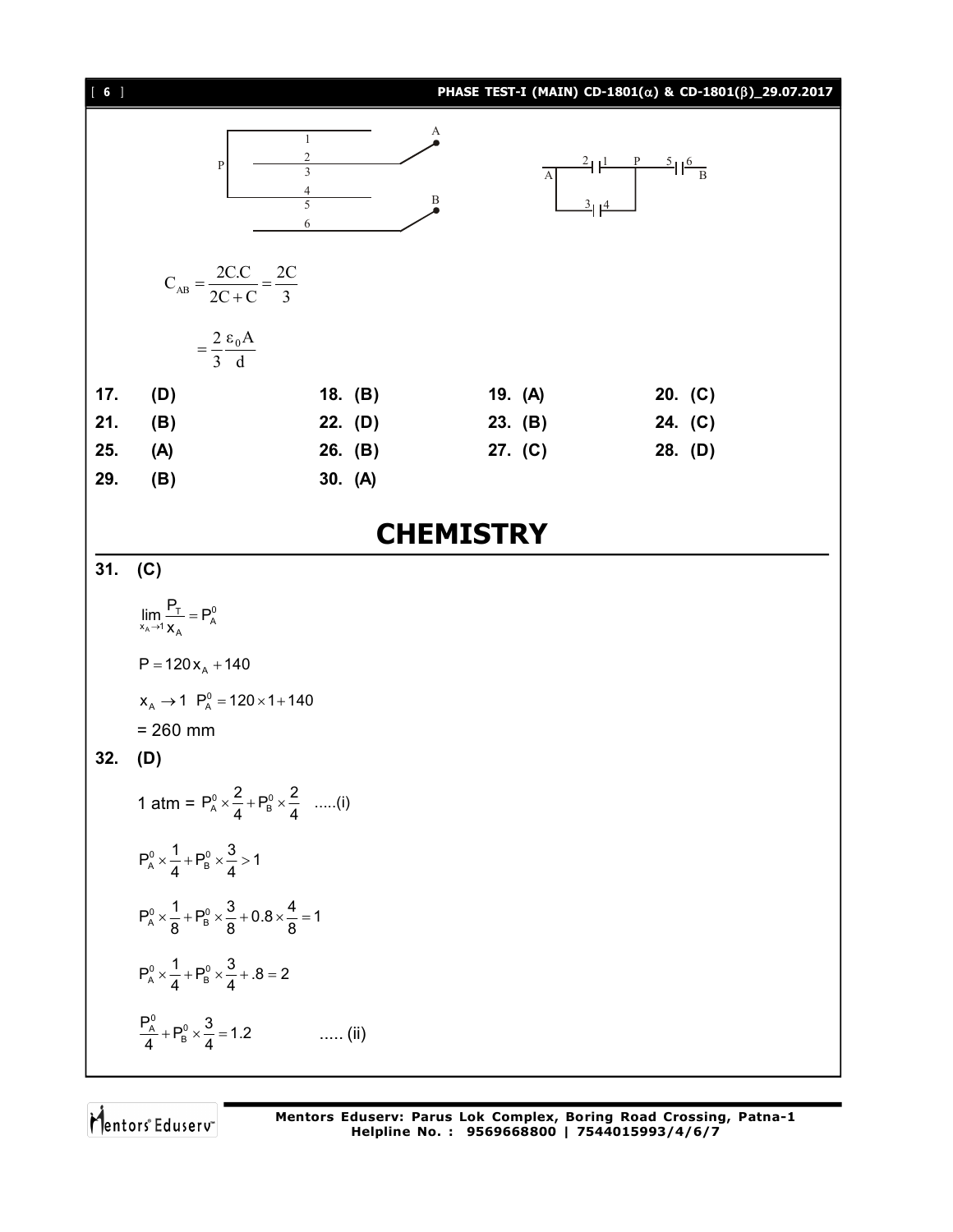# **PHASE TEST-I (MAIN) CD-1801(** $\alpha$ **) & CD-1801(** $\beta$ **)\_29.07.2017** [ **7** ]

|         | Solving (i) and (ii)                                                                          |
|---------|-----------------------------------------------------------------------------------------------|
|         | $P_{A}^{\circ} = 0.6$ ; $P_{B}^{\circ} = 1.4$                                                 |
| 33. (B) |                                                                                               |
| 34. (D) |                                                                                               |
| 35.     | (C)                                                                                           |
|         | $x_A$ (ideal) = $\frac{P_A}{P_A^0}$ $P_A^0$ < $P_B^0$                                         |
|         | $P_T = P_B^0 + (P_A^0 - P_B^0)x_A$                                                            |
|         | $X'_A = \frac{P_A}{P_T} = \frac{P_A^0 X_A}{P_B^0 + (P_A^0 - P_B^0)X_A}$                       |
|         | $\frac{x'_{A}}{x_{A}} = \frac{P_{A}^{0}}{P_{B}^{0} + (P_{A}^{0} - P_{B}^{0})x_{A}}$           |
|         | $x_{\scriptscriptstyle \Delta}$ < 1                                                           |
|         | $\frac{x'_A}{x_A} < \frac{P_A^0}{P_B^0 + P_A^0 - P_B^0}$                                      |
|         | $\frac{\mathbf{x}_A^{'}}{\mathbf{x}_A}$ < 1                                                   |
| 36.     | (C)                                                                                           |
|         | $\frac{P_{A}}{P_{B}} = \frac{P_{A}^{0}x_{A}}{P_{B}^{0}x_{B}} = \frac{P_{y}y_{A}}{P_{7}y_{B}}$ |
|         |                                                                                               |
|         | $\frac{y_A}{y_B} = \frac{P_A^0 \times A}{P_B^0 \times B}$                                     |
|         | $P_{\rm A}^0 > P_{\rm B}^0$                                                                   |
|         |                                                                                               |
|         | $\frac{P_{A}^{0}}{P_{B}^{0}} > 1$                                                             |
|         | $\frac{y_A}{Y_B} > \frac{x_A}{x_B}$<br>$\ddot{\cdot}$                                         |
| 37.     | (A)                                                                                           |
|         | $\frac{P^0 - P}{P} = \frac{n_B}{n_A} i = 4$                                                   |
|         | $\frac{17.25-17.20}{17.20} = \frac{5 \times 4}{55.55}$                                        |

$$
\bigvee_{i=1}^n \text{Centors}^i \text{Eduserv}^i
$$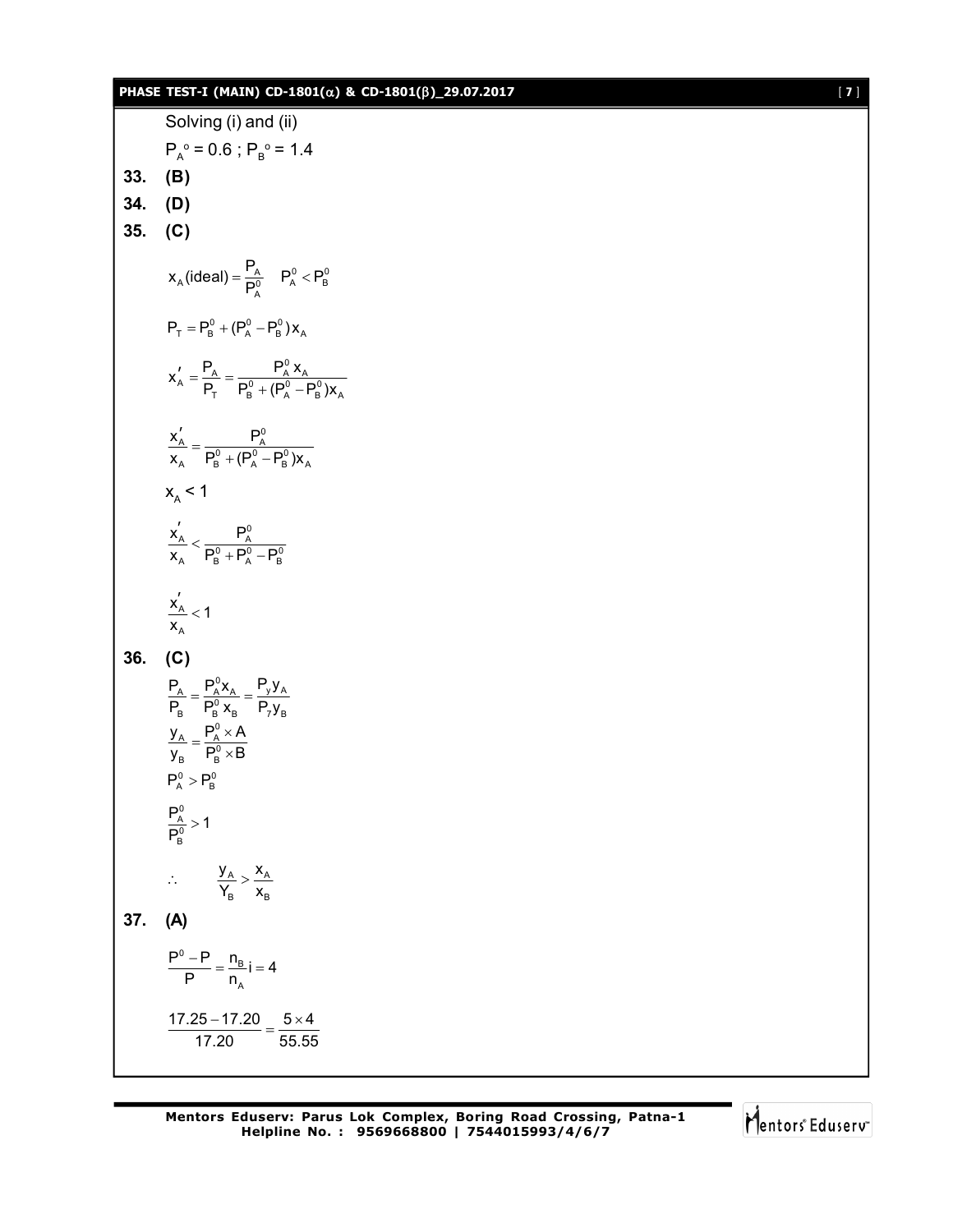**8** ] **PHASE TEST-I (MAIN) CD-1801(** $\alpha$ **) & CD-1801(** $\beta$ **)\_29.07.2017**  $S = \frac{.05}{17.2} \times \frac{55.55}{4} = 4.04 \times 10^{-2}$  $=\frac{.03}{17.8} \times \frac{.000}{14} = 4.04 \times 10^{-7}$ **38. (C)** For 1<sup>st</sup> reaction Ea<sub>f</sub> = 800 Cal/mol 800  $k_f = A_1 e^{RT} \dots (i)$ - $=$ Ea<sub>r</sub> = 200 Cal/mol  $A<sub>1</sub>$ for 2nd reaction  $\text{Ea}_{\text{f}}^{\text{'} } = 200 \text{ Cal/mol}$  $k_1 = A_2 e^{\frac{-200}{RT}}$ - $A_2e^{\overline{RT}}$  .........(ii) Ea<sub>r</sub> = 200 Cal/mol  $A^{\prime}$ 200–800  $\frac{f}{f} = \frac{H_1}{A_2} e^{x}$  RT  $\frac{k_f}{k_f} = \frac{A_1}{A_2}e$  $=\frac{A_1}{\Lambda}e^{\left(\frac{200-800}{RT}\right)}$  (depends on T) for 1<sup>st</sup> reaction,  $_{eq} = \frac{k_f}{k_r} = \frac{Ae^{-\frac{800}{RT}}}{A'_1e^{-\frac{200}{RT}}} = Ae^{\frac{-600}{RT}}$  $k_{eq} = \frac{k_f}{k_r} = \frac{A e^{-RT}}{1.18 \times 10^{-2} \text{m/s}} = Ae^{-\frac{E}{kT}}$  $A'_1e$  $-\frac{1}{RT}$  - $=\frac{R_{\rm f}}{R_{\rm r}}=\frac{780}{1.00}=\frac{200}{25}$ '<br>1 for 2nd reaction, 600  $_{\text{eq}}' = \frac{R_f}{R} = A' e^{RT}$ r  $k_{eq}^{\prime} = \frac{k_f^{\prime}}{4} = A'e^{\prime}$ k  $v' = \frac{k'_f'}{i} = A'$  $\overline{\phantom{a}}$ So,  $\rm{k}_{_{eq}}\times\rm{k}_{_{eq}}$ ' = AA' e $^{\rm{o}}$  = const. (independent of T) at 300 k for 1st reaction,  $k_{eq} = Ae^{\frac{-600}{2 \times 300}} = Ae^{-1}$ = Ae<sup> $\frac{-600}{2 \times 300}$ </sup> = Ae<sup>-</sup> for 2nd reaction, 600  $k_{eq} = A' e^{2 \times 300} = A' e$ - $=$  A'e<sup>2×300</sup> =  $\mu$ [A is not same for forward reverse reaction] **39. (D)** When [OH– ] = 0.1 M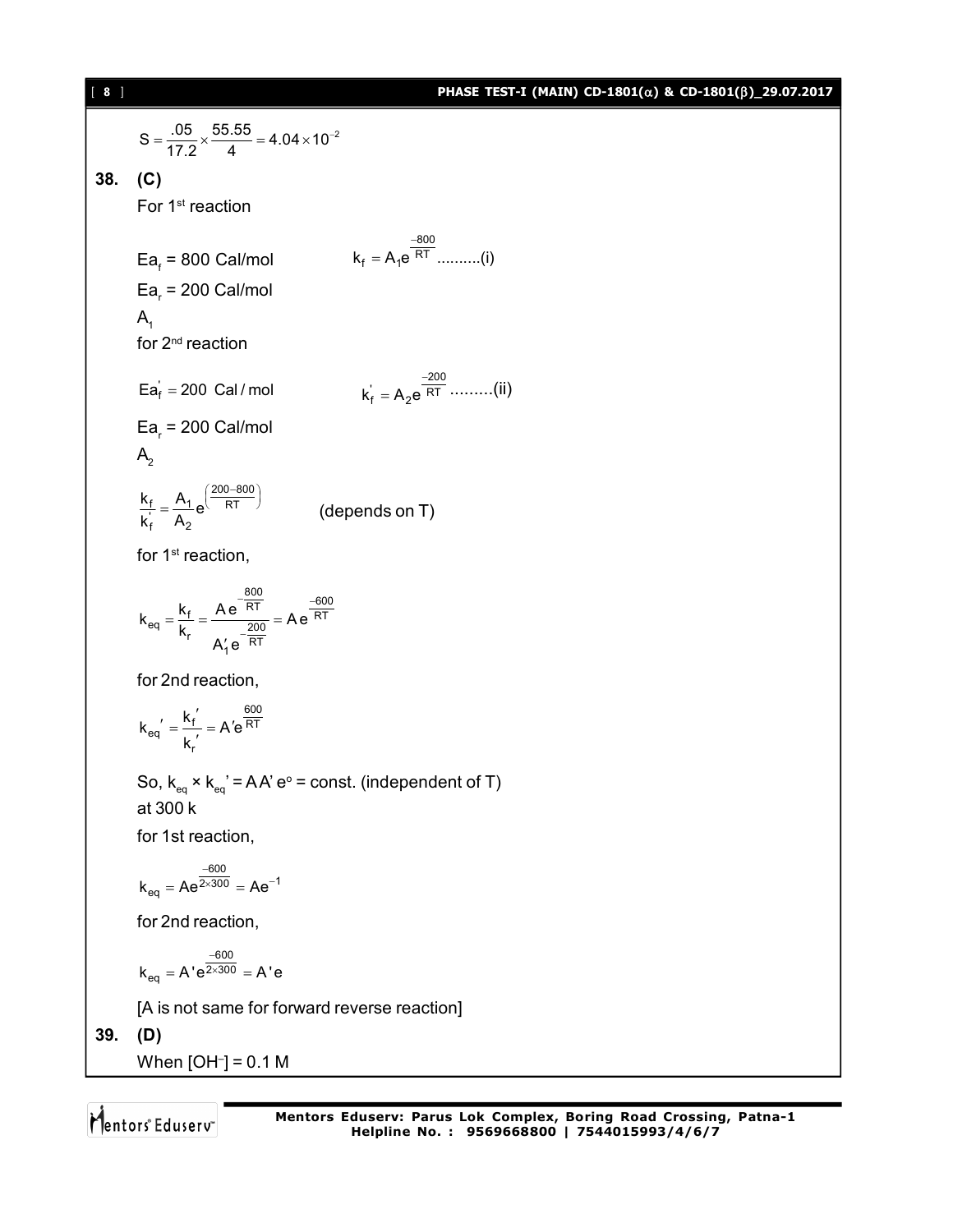## **PHASE TEST-I (MAIN) CD-1801() & CD-1801()\_29.07.2017** [ **9** ]

rate =  $0.1 \text{ k}_1 \text{ [RX]} + \text{ k}_2 \text{ [RX]}$ So, % RX which reacts by 2nd order mechanism  $1^{\times}$  100  $_{-}$  10N<sub>1</sub>  $1 + n_2$  0.  $n_1 + n_2$ 0.1k<sub>1</sub>×100 10k  $0.1 k_1 + k_2$   $0.1 k_1 + k_2$  $=\frac{0.1 k_1 \times 100}{0.1 k_1 + k_2} = \frac{10 k_1}{0.1 k_1 + k_2}$ 1  $1 + 10n_2$ 100 $k_1$  $=\frac{188R_1}{k_1+10 k_2}$ **40. (B)**  $\frac{1}{2}$ A  $\longrightarrow$  2B rate  $= \frac{-1}{\frac{1}{2}} \frac{d[A]}{dt} = \frac{1}{2} \frac{d[B]}{dt}$  $=\frac{-1}{16}$  d[A]  $=$ or,  $\frac{-d[A]}{dt} = \frac{1}{4} \frac{d[B]}{dt}$  $\frac{-d[A]}{dA} =$ **41. (B) 42. (B) 43. (C) 44. (C) 45. (D) 46. (D) 47. (D) 48. (C) 49. (A) 50. (D) 51. (B)**  $O^{2-}$  > Mg<sup>2+</sup> > Al<sup>3+</sup>; (Z/e) ratio. **52. (B)** I.E. of Mg > I.E. of Al (Due to electronic configuration) **53. (C)**  ${\sf CsBr}_3$  exist as Cs $^*$  Br $_3^-$ , due to lattice energy effect (large cations stabilises by large anion) **54. (C) 55. (D) 56. (C) 57. (A) 58. (C) 59. (D) 60. (D) MATHEMATICS 61. (B)**  $\sin^3 x \cdot \sin 3x = \frac{1}{6} \sin^2 x (\cos 2x - \cos 4x)$ 2  $\cdot$  sin 3x =  $\frac{1}{6}$  sin<sup>2</sup> x (cos 2x – o  $\frac{1}{1}$ (1 – cos 2x)(cos 2x – cos 4x) 4  $= -(1 - \cos 2x)(\cos 2x - \cos x)$  $\frac{1}{2}$ (cos 2x – cos 4x – cos $^2$  2x + cos 2x.cos 4x) 4  $=\frac{1}{4}$ (cos 2x – cos 4x – cos <sup>2</sup> 2x + 0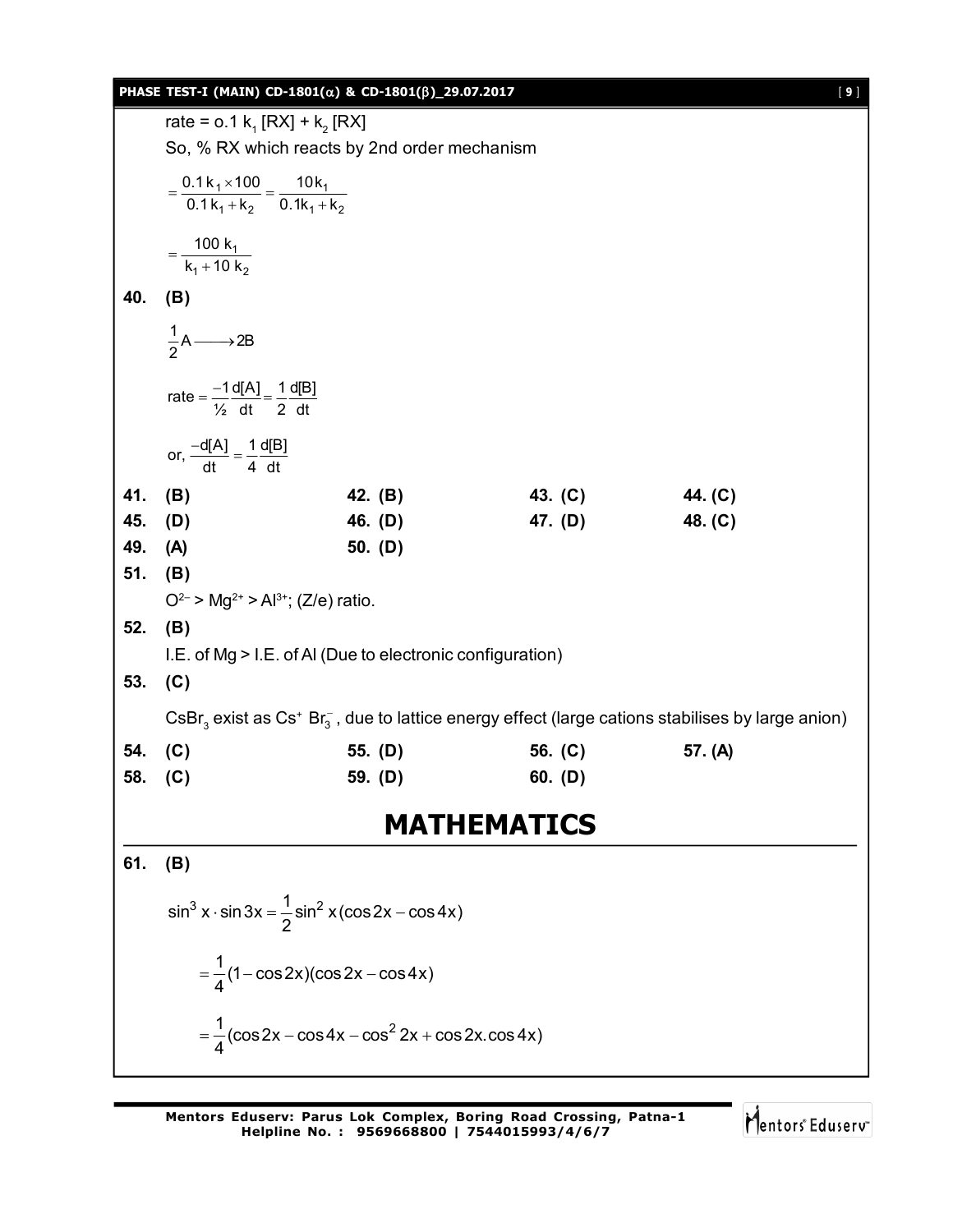$$
=\frac{1}{4}\left(\cos 2x - \cos 4x - \frac{1 + \cos 4x}{2} + \frac{1}{2}(\cos 6x + \cos 2x)\right)
$$
\n
$$
=\frac{1}{4}\left(\frac{3}{2}\cos 2x - \frac{3}{2}\cos 4x + \frac{1}{2}\cos 6x - \frac{1}{2}\right) = -\frac{1}{8} + \frac{3}{8}\cos 2x - \frac{3}{8}\cos 4x + \frac{1}{8}\cos 6x
$$
\n⇒ n = 6  
\n**62.** (B)  
\nuse x<sup>2</sup> - 5x + 7 < 1 and x<sup>2</sup> - 5x + 7 > 0  
\n**63.** (A)  
\nFor y to be defined, we must have  
\n(a)  $log_{10}\left(\frac{5x - x^2}{4}\right) \ge 0 \Rightarrow \frac{5x - x^2}{4} \ge 10^0$   
\n⇒ 5x - x<sup>2</sup> ≥ 4 ⇒ x<sup>2</sup> - 5x + 4 ≤ 0 ⇒ (x - 1)(x - 4) ≤ 0 ⇒ 1 ≤ x ≤ 4  
\n(b)  $\frac{5x - x^2}{4} > 0 \Rightarrow 5x - x^2 > 0 \Rightarrow x(x - 5) < 0 \Rightarrow 0 < x < 5$   
\nFrom (a) and (b), we get the domain of f = [1, 4] ∩ (0, 5) = [1, 4]  
\n**64.** (B)  
\n $\sqrt{9-x^2}$  is defined for  
\n $9-x^2 \ge 0 \Rightarrow (3-x)(3+x) \ge 0$   
\n⇒ (x - 3)(x + 3) ≤ 0  
\n⇒ -3 ≤ x ≤ 3  
\nsin<sup>-1</sup>(3 - x) is defined for  
\n-1 ≤ 3 - x ≤ 1 ⇒ -4 ≤ -x ≤ -2 ⇒ 2 ≤ x ≤ 4  
\nAlso, sin<sup>-1</sup>(3 - x) = 0 ⇒ 3 - x = 0 or x = 3  
\nFrom (1), (2) and (3), we get the domain of f:  
\n([-3, 3] ∩ [2, 4]) | {3} = [2, 3].  
\n**65.** (D)  
\n $|4-3x|\le \frac{1}{2} \Rightarrow -\frac{1}{2} \le 4-3x \le \frac{1}{2}$   
\n4-3x<sup>2</sup>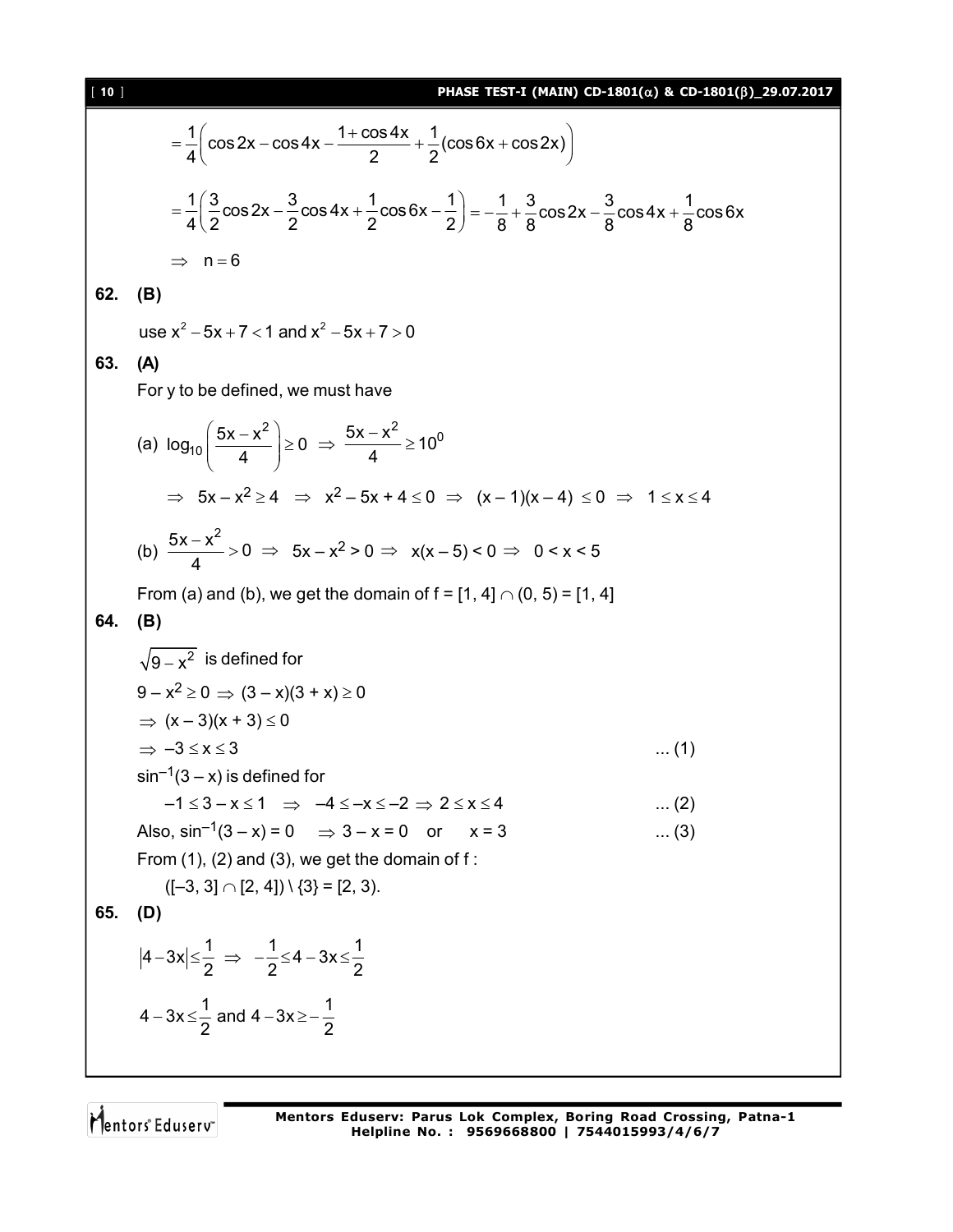### **PHASE TEST-I (MAIN) CD-1801() & CD-1801()\_29.07.2017** [ **11** ]

 $\frac{7}{8}$  – 3x  $\leq$  0;  $\frac{9}{8}$  – 3x  $\geq$  0 2  $2$  $-3x \le 0$ ;  $\frac{3}{2} - 3x \ge 0$  $x \ge \frac{7}{6}$ ;  $x \le \frac{3}{6}$  $6^{\degree}$  2 ≥–; x≤ ·  $x \in \left[\frac{7}{2}, \frac{3}{2}\right]$  $6^{\degree}$  2  $\in \left[\frac{7}{6},\frac{3}{2}\right]$  $\therefore$  Option (D) is correct. **66. (D)** Since f(x) is an odd function,  $\left| \frac{x^2}{2} \right| = 0$ a  $\left|\frac{x^2}{2}\right| =$ [ a ] for all  $x \in [-10, 10] \Rightarrow 0 \le \frac{\pi}{a}$  $x^2$  $<$  1 for all  $x \in [-10, 10]$  $\Rightarrow$  a > 100 Hence, (D) is the correct answer **67. (C) 68. (A)**  $(2x-4)$  $x \rightarrow 2^ \lim \frac{\cos(2x-4)-33}{6} = -16$  $\rightarrow 2^-$  2  $\frac{-4)-33}{2} = -1$ 2  $x \rightarrow 2$  $\lim \frac{x^2 |4x-8|}{2} = -16$  $\rightarrow 2^ x-2$  $\frac{-81}{2} = -1$ - $\therefore$  By sandwich theorem ;  $\lim_{x\to 2^-} f(x)$ lim  $f(x) = -16$  $\rightarrow 2^{-}$  $=-1$ **69. (C)**  $(\mathsf{x})$ 1 ;  $x \in I$  $f(x)$ 0 ;  $x \notin I$  $\begin{bmatrix} 1 \\ \end{bmatrix}$  ;  $x \in$  $=\left\{$  $\begin{pmatrix} 0 & ; & x \end{pmatrix}$  . **70. (C)**  $(\mathsf{x})$ 1 ;  $-1 < x < 1$  $f(x) = \{ 0 ; x = 1, -1$ 1 ;  $|x| > 1$  $\begin{bmatrix} -1 \\ 0 \\ -1 \end{bmatrix}$  = 1< x < 1  $=\begin{cases} 0 & ; \quad x=1,-1 \end{cases}$  $\begin{vmatrix} 1 & ; & |x| \end{vmatrix}$ 

Mentors Eduserv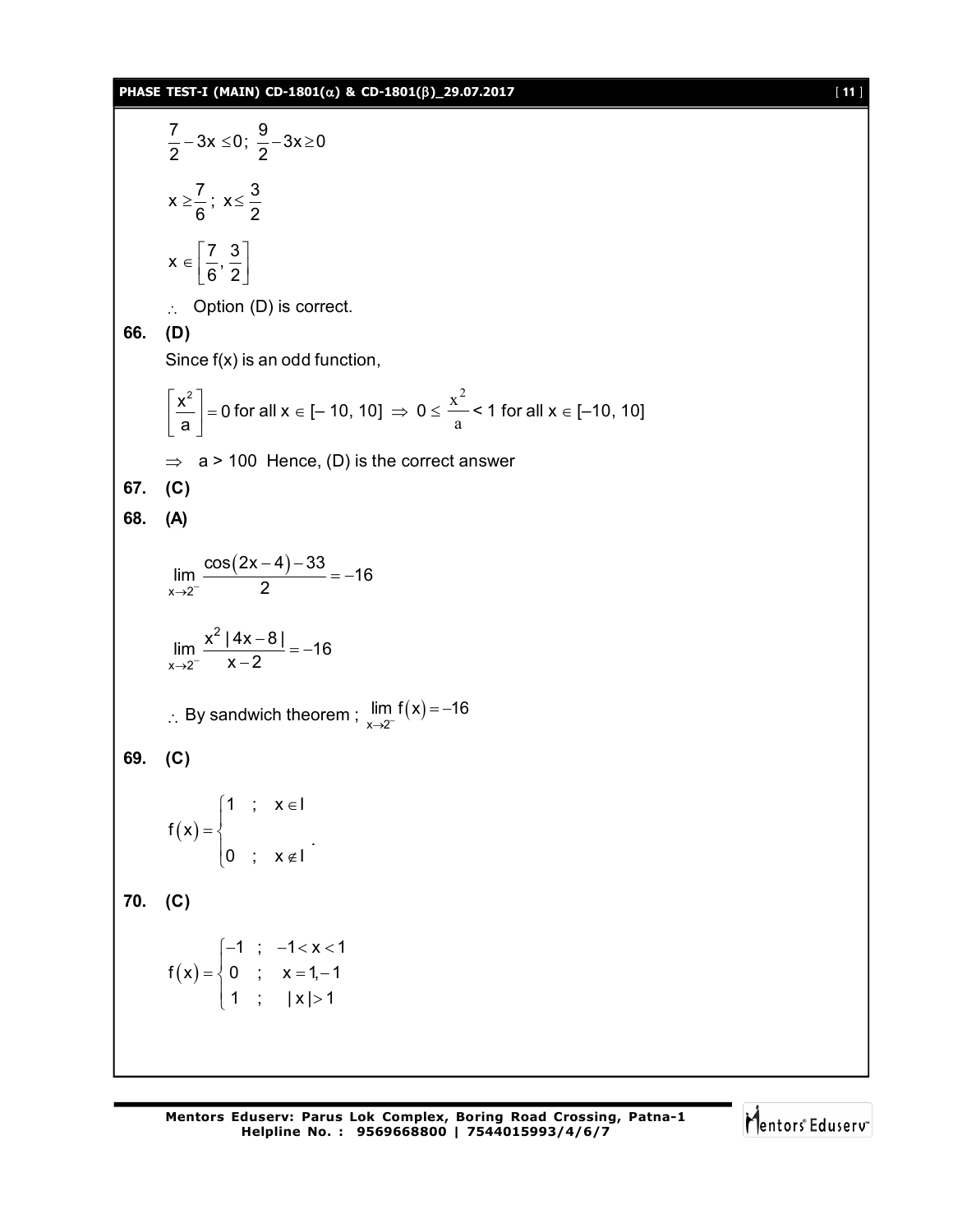PIASE TEST (MAIN) CD-1801(a) & CD-1801(b) 29.07.2017  
\n71. (B)  
\n
$$
f'(x) = \lim_{h\to 0} \frac{f(x+h)-f(x)}{h} = \lim_{h\to 0} \frac{f(h)+|x|h+x+h^2}{h}
$$
  
\nAlso x = y = 0 ⇒ f(0) = 0  
\n $\therefore f'(x) = \lim_{h\to 0} \left(\frac{f(h)-f(0)}{h}+|x|+xh\right)$  ⇒ f'(x) = f'(0)+|x|  
\n72. (C)  
\nFor differentiability at x = 1; g'(1<sup>+</sup>) = g'(1<sup>-</sup>)  
\n $\Rightarrow a = 6x - \frac{4}{2\sqrt{x}} \Rightarrow a = 6 - 2 = 4$   
\nFor continuity at x = 1; a + b = 3 - 4 + 1 = b = -4  
\n73. (A)  
\n $\tan^{-1} \frac{1}{\sqrt{2}} - \tan^{-1} \frac{\sqrt{3\sqrt{3}\sqrt{2}}}{1+\sqrt{3}\sqrt{2}} = \tan^{-1} \frac{1}{\sqrt{2}} - \tan^{-1} \sqrt{3} + \tan^{-1} \sqrt{2}$   
\n $= \cot^{-1} \sqrt{2} + \tan^{-1} \sqrt{2} - \tan^{-1} \sqrt{3} = \frac{\pi}{2} - \frac{\pi}{3} - \frac{\pi}{6}$   
\n74. (D)  
\nIf is not one-one as f(0) = 0 and f(-1) = 0. f is also not onto as for y = 1 there is no x ∈ R such that f(x) = 1. If there is such an x ∈ R, then e<sup>14</sup> – e<sup>-x</sup> = e<sup>4</sup> + e<sup>-x</sup>. Clearly x ≠ 0. For x > 0, this equation gives e<sup>-x</sup> = 0 which is not possible and for x < 0,  $\frac{e^{2x} + 1}{e^{x}} = 0$ , which is also not possible.  
\n75. (D)  
\n $\cos(\tan^{-1} x) = x$   
\n $\Rightarrow \frac{1}{\sqrt{1+x^2}} = x$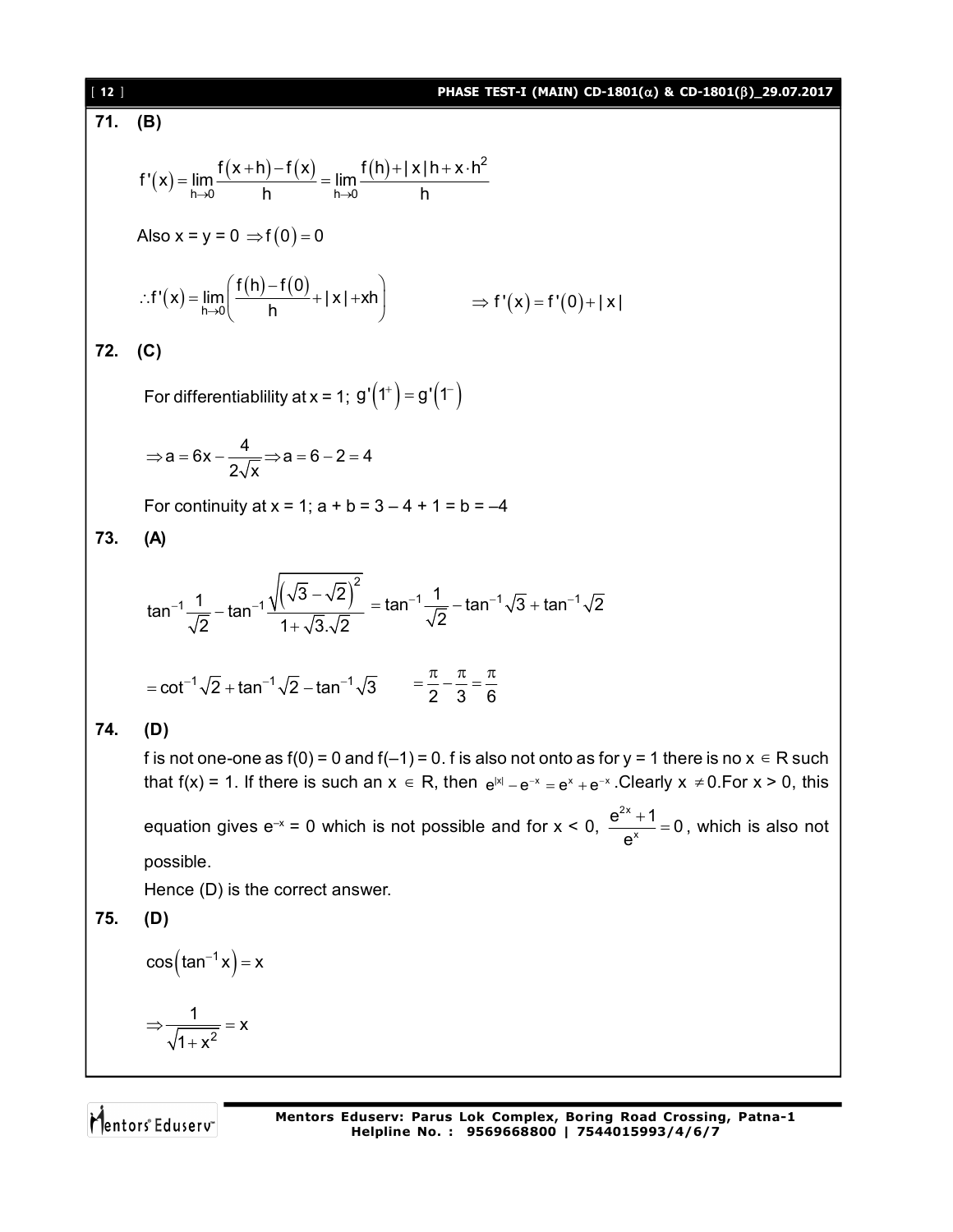# **PHASE TEST-I (MAIN) CD-1801(** $\alpha$ **) & CD-1801(** $\beta$ **)\_29.07.2017** [ **13** ]

$$
\Rightarrow x^2 = \frac{\sqrt{5}-1}{2} \Rightarrow \frac{x^2}{2} = \frac{\sqrt{5}-1}{4} = \sin \frac{\pi}{10}.
$$
  
\n76. (C)  
\n2 sin<sup>-1</sup>x = sin<sup>-1</sup> (2x\sqrt{1-x<sup>2</sup>})  
\nRange of right hand side is  $\left[-\frac{\pi}{2}, \frac{\pi}{2}\right]$   
\n $\Rightarrow -\frac{\pi}{2} \le 2 \sin^{-1} x \le \frac{\pi}{2} \Rightarrow -\frac{\pi}{4} \le \sin^{-1} x \le \frac{\pi}{4} \Rightarrow x \in \left[-\frac{1}{\sqrt{2}}, \frac{1}{\sqrt{2}}\right].$   
\nHence (C) is the correct answer.  
\n77. (C)  
\nWe have, sin<sup>-1</sup>x > cos<sup>-1</sup>x  
\n $\Rightarrow \sin^{-1} x > \frac{\pi}{2} - \sin^{-1} x$   
\n $2 \sin^{-1} x > \frac{\pi}{2} \Rightarrow \sin^{-1} x > \frac{\pi}{4}.$   
\n $\Rightarrow \sin(\sin^{-1} x) > \sin \frac{\pi}{4} \Rightarrow x > \frac{1}{\sqrt{2}} \Rightarrow x \in \left(\frac{1}{\sqrt{2}}, 1\right)$  since -1 ≤ x ≤ 1  
\n78. (C)  
\nSine of integral multiple of  $\pi = 0$   
\n79. (B)  
\n $\left|1 + \{x\}\right| = 1$   
\n80. (C)  
\n $\left| \cos \left| \frac{1 + \{x\}}{1 + \{x\}} \right| = 1$   
\n80. (C)  
\n $\left| \cos \left| \frac{\log a \log y \log z}{1 + \{x\}} \right| \right| = \frac{\log a \log y \log z}{1 + \{x\}} = \frac{1}{x} \log x$   
\n $\Rightarrow \frac{\log a \log y \log z}{1 + \{x\}} = \frac{1}{x} \log x$   
\n $\therefore x \in \left(-\infty, -6\right] \cup \left[\frac{13}{3}\right] \cup \left(7, \infty\right) \cup \left\{-2\right\}$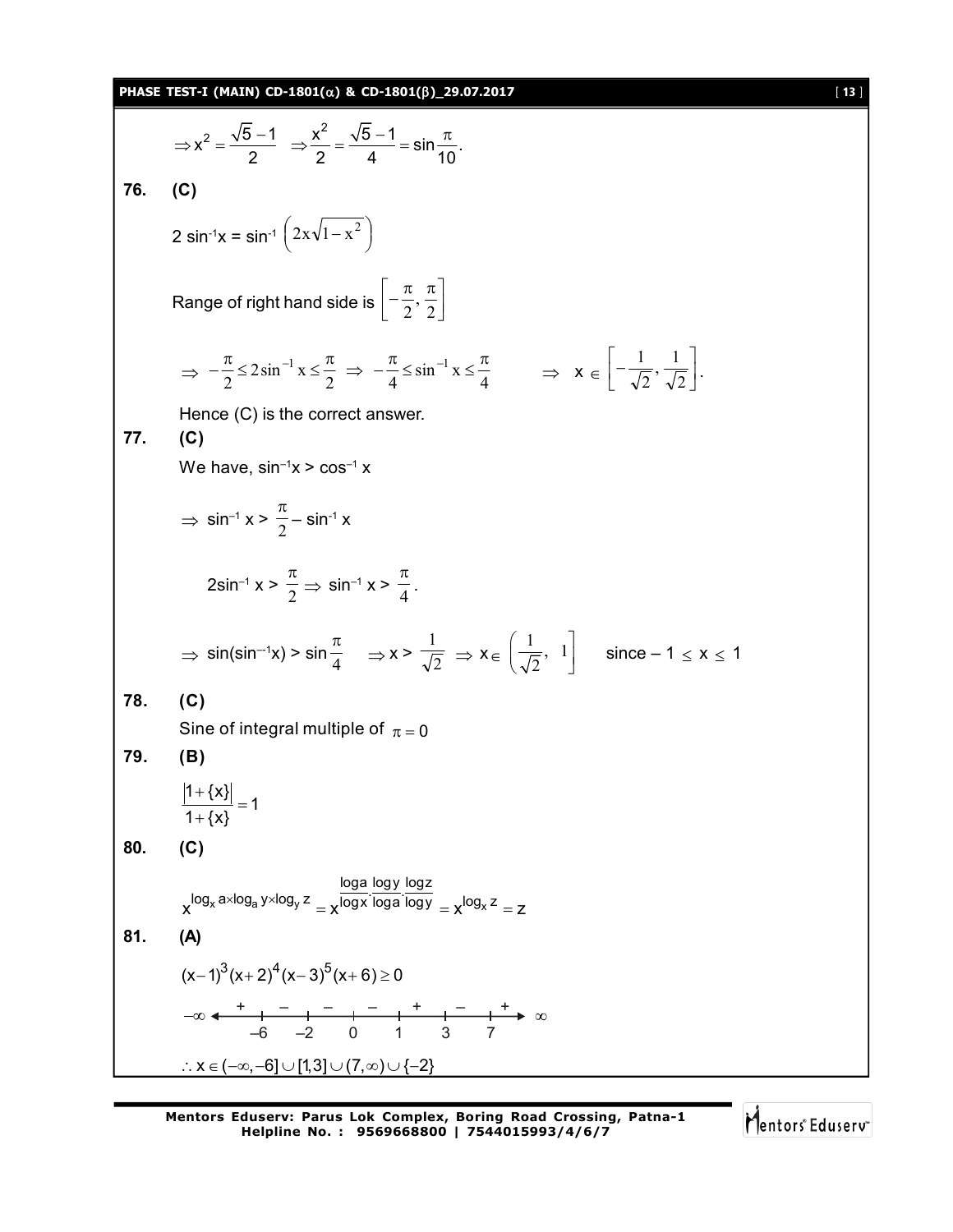| $[14]$ | PHASE TEST-I (MAIN) CD-1801( $\alpha$ ) & CD-1801( $\beta$ )_29.07.2017                                                                                                                                                                                                                          |
|--------|--------------------------------------------------------------------------------------------------------------------------------------------------------------------------------------------------------------------------------------------------------------------------------------------------|
| 82.    | (A)                                                                                                                                                                                                                                                                                              |
|        | $\left(\text{as } x \neq n\pi \Rightarrow \frac{x}{\pi} \notin I, \text{ so as } \left  \frac{x}{\pi} \right  = -\left  \frac{x}{\pi} \right  - 1\right)$<br>$f(-x) = \frac{\cos(-x)}{\left[-\frac{x}{\pi}\right] + \frac{1}{2}} = \frac{\cos x}{-\left[\frac{x}{\pi}\right] - 1 + \frac{1}{2}}$ |
|        | $= -\frac{\cos x}{\sqrt{\frac{x}{x}} + \frac{1}{x}} = -f(x) \Rightarrow f(x)$ is an odd function.                                                                                                                                                                                                |
| 83.    | (B)                                                                                                                                                                                                                                                                                              |
|        | $f(x) = \sqrt{3} \sin x - \cos x + 2 = 2 \sin \left( x - \frac{\pi}{6} \right) + 2$                                                                                                                                                                                                              |
|        | Since $f(x)$ is one-one and onto, f is invertible.                                                                                                                                                                                                                                               |
|        | Now for $f(x) = x \implies 2 \sin \left( f^{-1}(x) - \frac{\pi}{6} \right) + 2 = x$                                                                                                                                                                                                              |
|        | $\Rightarrow \sin\left(f^{-1}(x) - \frac{\pi}{6}\right) = \frac{x}{2} - 1 \Rightarrow f^{-1}(x) = \sin^{-1}\left(\frac{x}{2} - 1\right) + \frac{\pi}{6}$                                                                                                                                         |
|        | Because $\left \frac{x}{2}-1\right  \leq 1$ for all $x \in [0, 4]$                                                                                                                                                                                                                               |
| 84.    | (A)<br>$3x^2 - 10x + 3 = 0$ $\implies$ x =3, 1/3                                                                                                                                                                                                                                                 |
|        | or, $ x-5  = 1$ $\implies$ $x = 6, 4$ .                                                                                                                                                                                                                                                          |
| 85.    | (D)                                                                                                                                                                                                                                                                                              |
|        | $\tan\left(\frac{2\pi}{5} - \frac{\pi}{15}\right) = \frac{\tan\frac{2\pi}{5} - \tan\frac{\pi}{15}}{1 + \tan\frac{2\pi}{5} \cdot \tan\frac{\pi}{15}}$                                                                                                                                             |
|        | $\sqrt{3}\left(1+\tan\frac{2\pi}{5}\cdot\tan\frac{\pi}{15}\right)=\tan\frac{2\pi}{5}-\tan\frac{\pi}{15}$                                                                                                                                                                                         |
| 86.    | (B)                                                                                                                                                                                                                                                                                              |
|        | We have,                                                                                                                                                                                                                                                                                         |
|        | $\cos\theta \cos 2\theta \cos 2^2\theta \dots \cos 2^{n-1}\theta = \frac{\sin 2^n \theta}{2^n \sin \theta} = \frac{\sin(\pi - \theta)}{2^n \sin \theta}$<br>$[\cdot; 2^n \theta = \pi - \theta]$                                                                                                 |
|        | $=\frac{1}{2^n}$                                                                                                                                                                                                                                                                                 |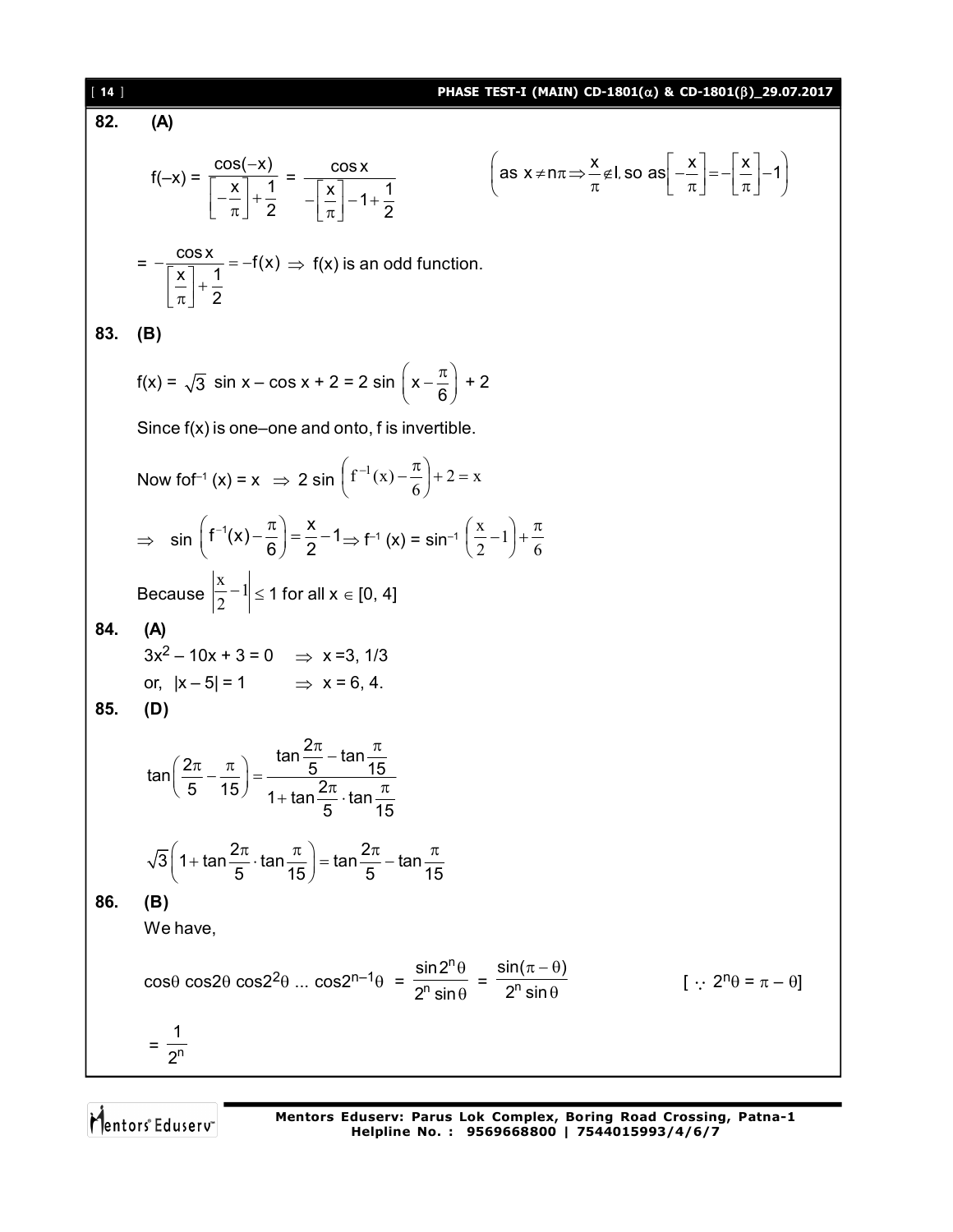## **PHASE TEST-I (MAIN) CD-1801(** $\alpha$ **) & CD-1801(** $\beta$ **)\_29.07.2017** [ **15** ]

87. (C)  
\n
$$
\left(1+\cos\frac{\pi}{8}\right)\left(1+\cos\frac{3\pi}{8}\right)\left(1+\cos\frac{5\pi}{8}\right)\left(1+\cos\frac{7\pi}{8}\right)
$$
\n
$$
\therefore \cos\frac{5\pi}{8} = \cos\left(\pi - \frac{3\pi}{8}\right) = -\cos\frac{3\pi}{8}
$$
\n
$$
\cos\frac{7\pi}{8} = \cos\left(\pi - \frac{\pi}{8}\right) = -\cos\frac{\pi}{8}
$$
\n
$$
\therefore \left(1+\cos\frac{\pi}{8}\right)\left(1+\cos\frac{3\pi}{8}\right)\left(1-\cos\frac{3\pi}{8}\right)\left(1-\cos\frac{\pi}{8}\right)
$$
\n
$$
=\left(1-\cos^2\frac{\pi}{8}\right)\left(1-\cos^2\frac{3\pi}{8}\right) = \left(\sin^2\frac{\pi}{8}\right)\left(\sin^2\frac{3\pi}{8}\right)
$$
\n
$$
=\frac{\left(1-\cos\frac{\pi}{4}\right)\left(1-\cos\frac{3\pi}{4}\right)}{4} = \frac{\left(1-\frac{1}{\sqrt{2}}\right)\left(1+\frac{1}{\sqrt{2}}\right)}{4} = \frac{1-\frac{1}{2}}{4} = \frac{1}{8}
$$
\n88. (A)  
\n
$$
\sin\alpha + \sin\beta = -\frac{21}{65} \text{ and } \cos\alpha + \cos\beta = -\frac{27}{65}
$$
\nsquaring and adding, we get  
\n
$$
\sin^2\alpha + \sin^2\beta + 2 \sin\alpha \sin\beta + \cos^2\alpha + \cos^2\beta + 2 \cos\alpha \cdot \cos\beta
$$
\n
$$
=\left(-\frac{21}{65}\right)^2 + \left(-\frac{27}{65}\right)^2
$$
\n
$$
\Rightarrow 2 + 2 \cos(\alpha - \beta) = \frac{1170}{4225}
$$
\n
$$
\Rightarrow \cos^2\left(\frac{\alpha - \beta}{2}\right) = \frac{1170}{4 \times 4225} = \frac{9}{130}
$$
\n
$$
\Rightarrow \cos\left(\frac{\alpha - \beta}{2}\right) = \frac{-3}{\sqrt{130}} \quad (\because \pi < \alpha - \beta < 3\pi \Rightarrow \frac{\pi
$$